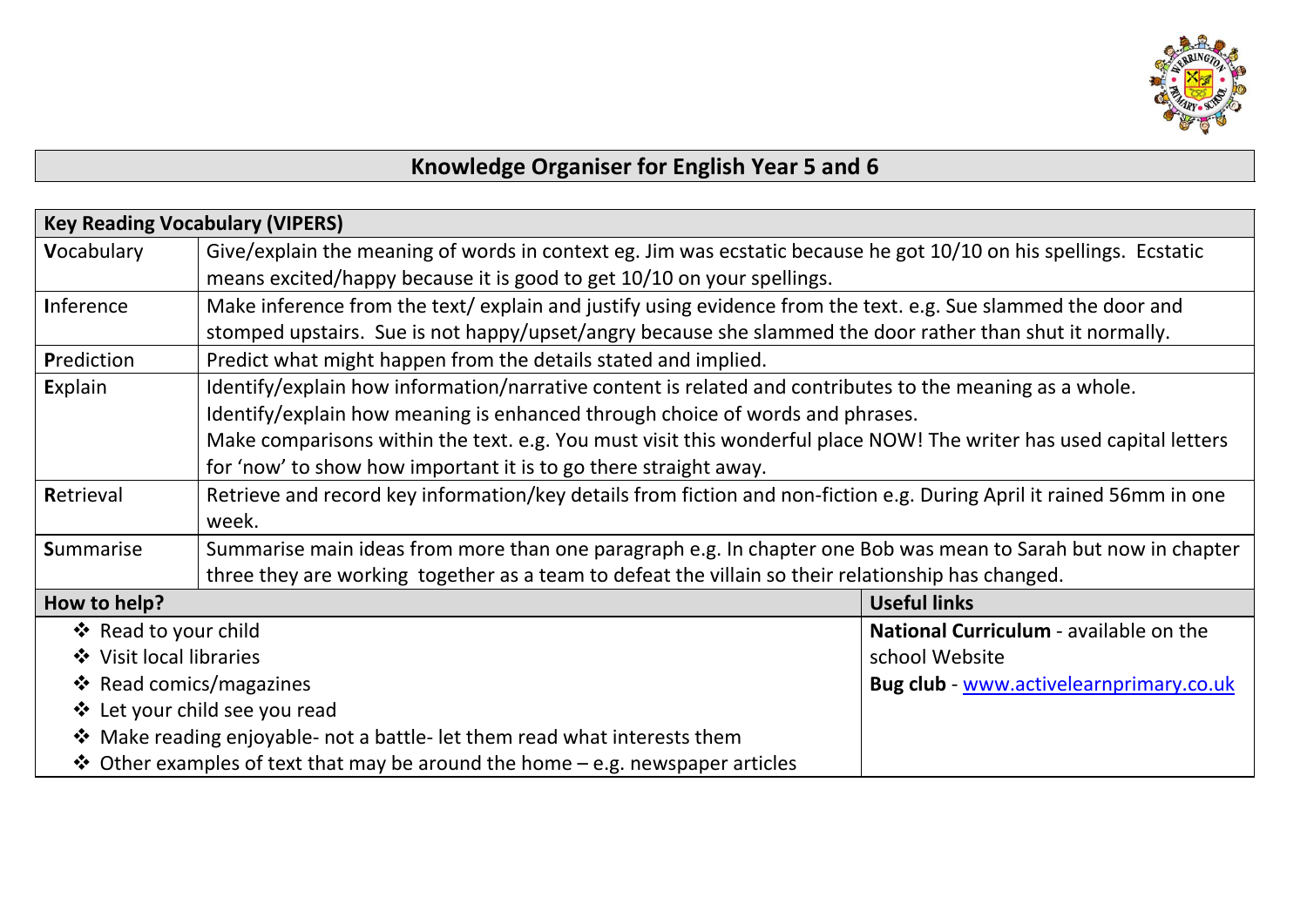| <b>Grammar - Key Vocabulary</b> |                                                                                                                         |  |  |  |
|---------------------------------|-------------------------------------------------------------------------------------------------------------------------|--|--|--|
| Noun                            | A person, place or thing e.g. cat, man, Mr Morel, England                                                               |  |  |  |
| Verb                            | A doing or being word e.g. jump, run, am, was                                                                           |  |  |  |
| Adjective                       | Used before a noun to make the noun's meaning more specific e.g. tall, blue                                             |  |  |  |
| Adverb                          | Adverbs describe/modify the verb. e.g. The boy ran quickly. She has almost finished her work.                           |  |  |  |
| Tense                           | Shows whether you are writing about the past, present or future e.g. I walked to school; I am walking to school; I      |  |  |  |
|                                 | will walk to school.                                                                                                    |  |  |  |
| <b>Main Clause</b>              | A sentence which has a subject and a verb and makes sense on its own e.g. The cat sat on the mat.                       |  |  |  |
| Noun phrase                     | A phrase where an adjective is used before a noun to describe it e.g. blue table, fierce fox                            |  |  |  |
| Pronoun                         | Word that takes the place of a noun e.g. it, he, she                                                                    |  |  |  |
| Possessive                      | Words that demonstrate ownership e.g. His, her, their                                                                   |  |  |  |
| pronoun                         |                                                                                                                         |  |  |  |
| Co-ordinating                   | Words which join together two main clauses: FANBOYS (for, and, nor, but or, yet, so) e.g. I was happy to see my         |  |  |  |
| conjunctions                    | mum so I ran over to her.                                                                                               |  |  |  |
| Subordinating                   | Words which connect two complete ideas by making one of the ideas subordinate or less important than the other          |  |  |  |
| conjunctions                    | e.g. AWHITEBUS (Although, after, as, when, if that, even though, because, until, unless, since) The tree will fall over |  |  |  |
|                                 | unless we replace the top soil.                                                                                         |  |  |  |
| Question                        | Asks something e.g.: Why aren't you my friend?                                                                          |  |  |  |
| Statement                       | States a fact or something that has happened e.g. You are my friend.                                                    |  |  |  |
| Command                         | Something you have to do e.g. Be my friend!                                                                             |  |  |  |
| Exclamation                     | When something is exclaimed-start with 'what' or 'how' e.g. What a good friend you are!                                 |  |  |  |
| Inverted commas                 | Used to indicate speech. e.g. "Please be thoughtful and kind," said Sophie.                                             |  |  |  |
| Apostrophe                      | Apostrophes are used for possession and omission: I'm going out and I won't be long. [showing missing letters]          |  |  |  |
|                                 | Hannah's mother went to town in Justin's car. [marking possessives]                                                     |  |  |  |
| Comma                           | Used to separate a list and can be used to separate clauses                                                             |  |  |  |
| Fronted                         | Words or phrases at the beginning of a sentence, used to describe the action that follows e.g. Later that day, I heard  |  |  |  |
| adverbials                      | the bad news                                                                                                            |  |  |  |
| Subordinate                     | A part of the sentence which does not make sense on its own but still has a subject and a verb e.g. He watched her      |  |  |  |
| clause                          | as she disappeared. Tom, who was feeling tired, went to bed early.                                                      |  |  |  |
| Modal verb                      | An auxiliary verb that expresses necessity or possibility e.g. might, should, will, must                                |  |  |  |